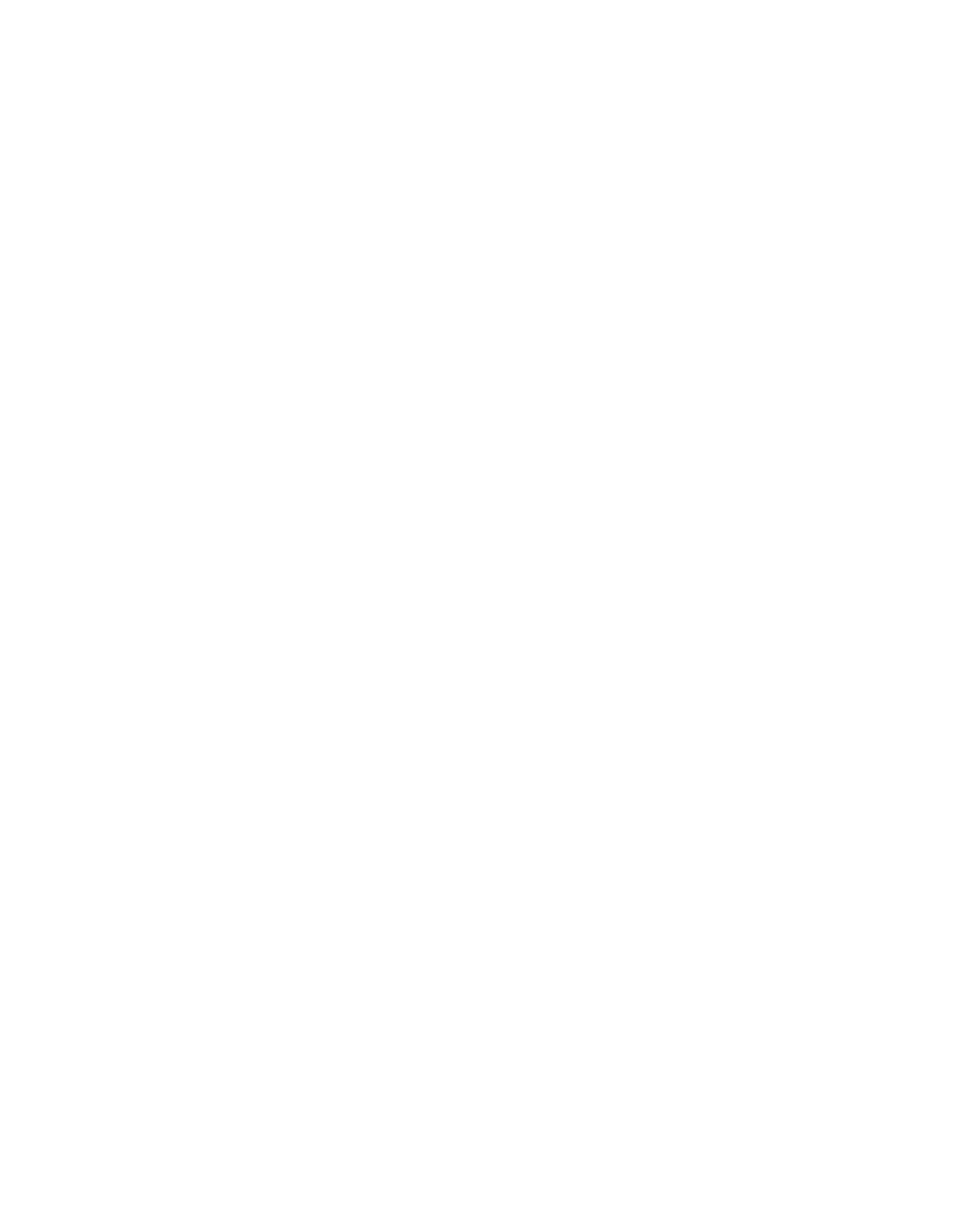# **In the case of Rakić v. Serbia,**

The European Court of Human Rights (Third Section), sitting as a Committee composed of:

 Ján Šikuta, *President,*  Dragoljub Popović, Iulia Antoanella Motoc, *judges,*

and Marialena Tsirli, *Deputy Section Registrar,*

Having deliberated in private on 7 April 2015,

Delivers the following judgment, which was adopted on that date:

# PROCEDURE

1. The case originated in an application (no. 78761/12) against the Republic of Serbia lodged with the Court under Article 34 of the Convention for the Protection of Human Rights and Fundamental Freedoms ("the Convention") by a Serbian national, Ms Mila Rakić ("the applicant"), on 1 December 2012.

2. The Serbian Government ("the Government") were represented by their Agent, Ms V. Rodić.

3. On 28 August 2013 the application was communicated to the Government.

4. The Government objected to the examination of the application by a Committee. After having considered the Government's objection, the Court rejects it.

# THE FACTS

### I. THE CIRCUMSTANCES OF THE CASE

5. The applicant was born in 1949 and lives in Kraljevo.

6. On 6 November 2008 the Municipal Court (*Opštinski sud*) in Kraljevo ordered socially/State-owned companies *Holding Kompanija FVK AD "Vagonogradnja", Holding Kompanija FVK AD,* and *Koncern FVK AD "Vagonogradnja"* (the debtors) to pay to the applicant certain sums on account of salary arrears and employment related benefits.

7. On 5 March 2009 the District Court (*Okružni sud*) in Kraljevo quashed one part of the judgment and remitted it to the first-instance court for a retrial. That part of the judgment is not the subject-matter of the present case. Furthermore, the District Court amended another part of the judgment of 6 November 2008 and upheld the remainder of it.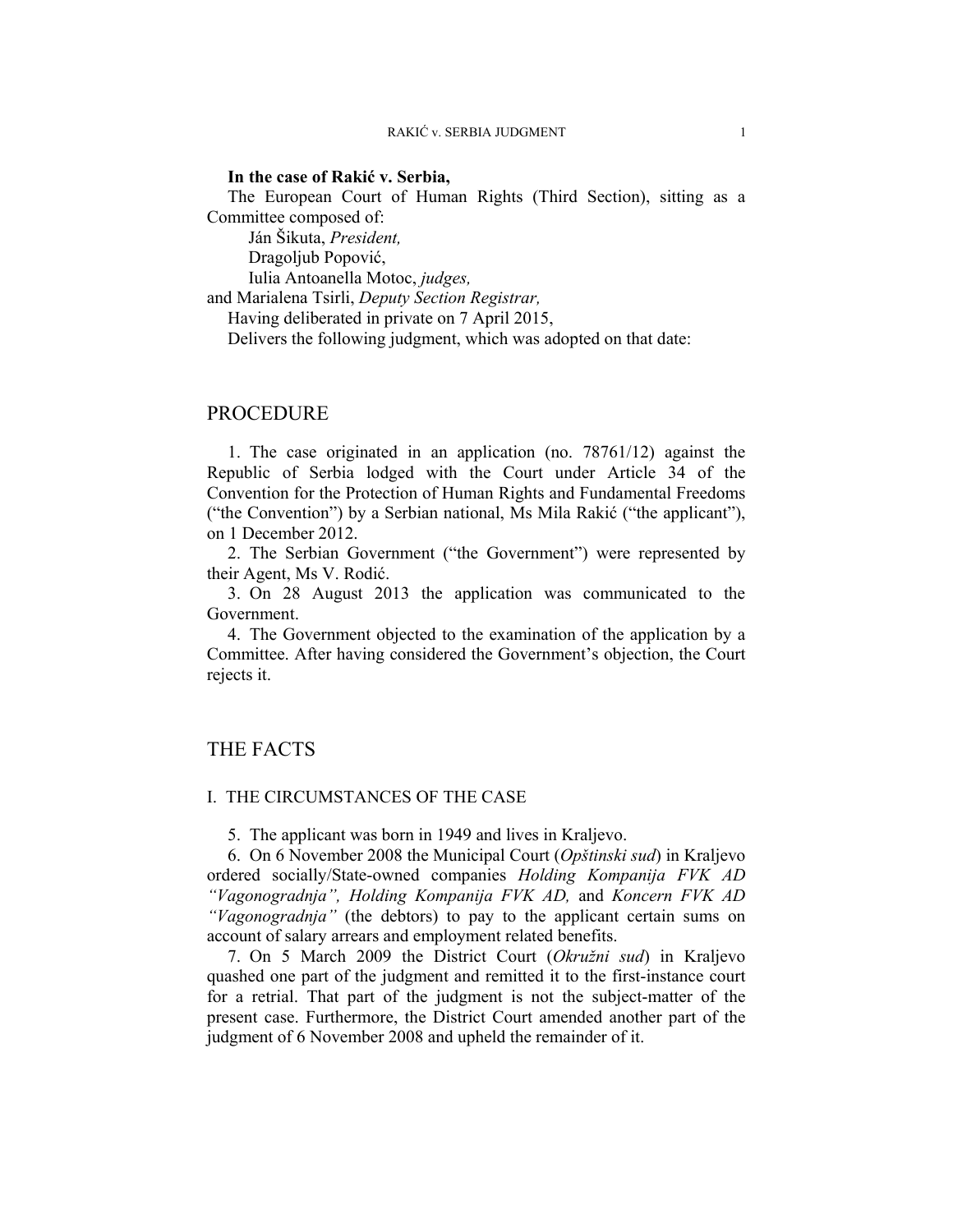8. The relevant part of the judgment of 6 November 2008, as amended on 5 March 2009, became both final and enforceable on 20 April 2009.

9. On 28 December 2009 the applicant filed a request for enforcement of the judgment of 6 November 2008.

10. On 29 January 2010 the Court of First Instance (*Osnovni sud*) in Kraljevo, now acting as the competent court, ordered the applicant to remedy some shortcomings in her request for enforcement. On 3 February 2010 the applicant did so.

11. On 26 April 2010 the enforcement proceedings were stayed because the debtors were undergoing restructuring.

12. On 5 September 2011 the applicant requested the Court of First Instance to continue with the enforcement.

13. On 26 September 2011 the Court of First Instance issued an enforcement order. On 17 May 2012 the enforcement order was quashed on appeal, as the debtors' names were changed in the meantime.

14. On 19 June 2012 the applicant informed the enforcement court of the debtors' new names.

15. On 17 September 2013 the Court of First Instance issued a fresh enforcement order. It awarded the applicant 36,567 Serbian dinars (RSD) on account of the enforcement costs. On 13 December 2013 the enforcement order was upheld on appeal.

16. On 30 April 2014 the Court of First Instance ordered the applicant to provide further details about the debtors' names, the amounts of social benefits due and the bank accounts for their payment. On 12 May 2014 the applicant provided the requested information.

17. The judgment of 6 November 2008, as amended on 5 March 2009 is yet to be enforced.

# II. RELEVANT DOMESTIC LAW AND PRACTICE

18. The relevant domestic law was set out in *R. Kačapor and Others v. Serbia* (nos. 2269/06, 3041/06, 3042/06, 3043/06, 3045/06 and 3046/06, §§ 57-82, 15 January 2008); *Vlahović v. Serbia* (no. 42619/04, §§ 37-47, 16 December 2008); *Crnišanin and Others v. Serbia* (nos. 35835/05, 43548/05, 43569/05 and 36986/06, §§ 100-104, 13 January 2009); *Adamović v. Serbia*, (no. 41703/06, §§ 17-22, 2 October 2012); and *Marinković v. Serbia* ((dec.) no. 5353/11, §§ 26-44, 29 January 2013).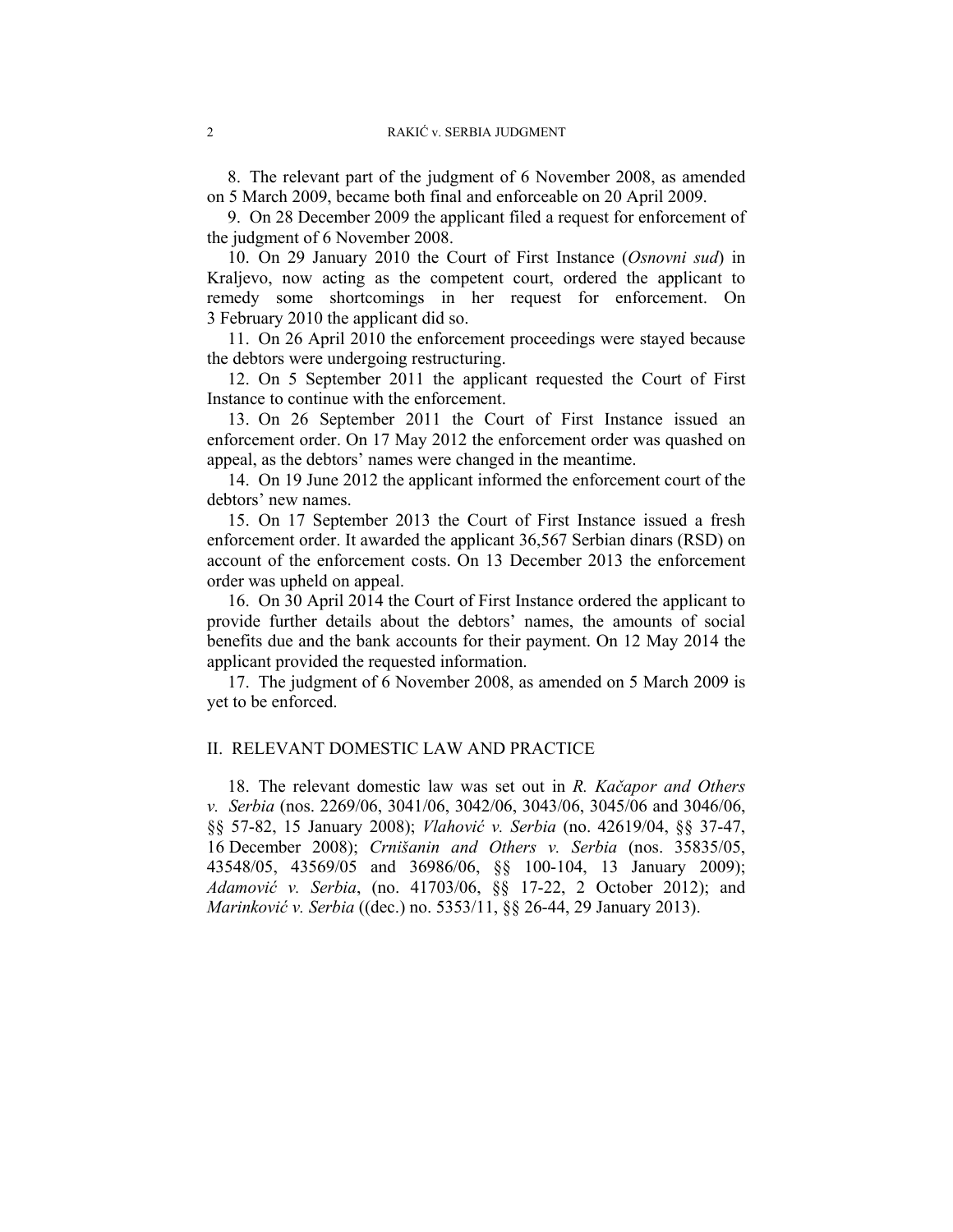# THE LAW

# I. THE GOVERNMENT'S REQUEST FOR THE APPLICATION TO BE STRUCK OUT UNDER ARTICLE 37 OF THE CONVENTION

19. On 23 December 2013 the Government submitted a unilateral declaration requesting the Court to strike the application out with regard to the applicant's complaint under Article 6 § 1 of the Convention.

20. The applicant objected to the proposal.

21. The Court notes that, under certain circumstances, it may be appropriate to strike out an application under Article  $37 \tS 1$  (c) of the Convention on the basis of a unilateral declaration by the respondent Government, even if the applicant wishes the examination of the case to be continued. It will, however, depend on the particular circumstances whether the unilateral declaration offers a sufficient basis for finding that respect for human rights as defined in the Convention does not require the Court to continue its examination of the case (see *Tahsin Acar v. Turkey* (preliminary objection) [GC], no. 26307/95, § 75, ECHR 2003‑VI, and *Angelov and Others v. Bulgaria*, no. 43586/04, § 12, 4 November 2010).

22. Having studied the terms of the Government's unilateral declaration, the Court considers, in the particular circumstances of the case and in particular because the amount of compensation proposed is substantially lower than the amount the Court would have awarded in similar cases, that the unilateral declaration does not provide a sufficient basis for concluding that respect for human rights as defined in the Convention and its Protocols does not require it to continue its examination of the case (see *mutatis mutandis*, *Magoch v. Poland*, no. 29539/07, § 19, 2 February 2010; and *Dochnal v. Poland*, no. 31622/07, § 69, 18 September 2012).

23. This being so, the Court rejects the Government's request to strike the application out under Article 37 of the Convention and will accordingly pursue its examination of the admissibility and merits of the case.

# II. ALLEGED VIOLATION OF ARTICLES 6 AND 13 OF THE CONVENTION AND ARTICLE 1 OF PROTOCOL No. 1 TO THE **CONVENTION**

24. The applicant complained of the respondent State's failure to enforce a final court judgment rendered in her favour against the debtors. The relevant provisions of Articles 6 § 1 and 13 of the Convention, as well as Article 1 of Protocol No. 1 read as follows: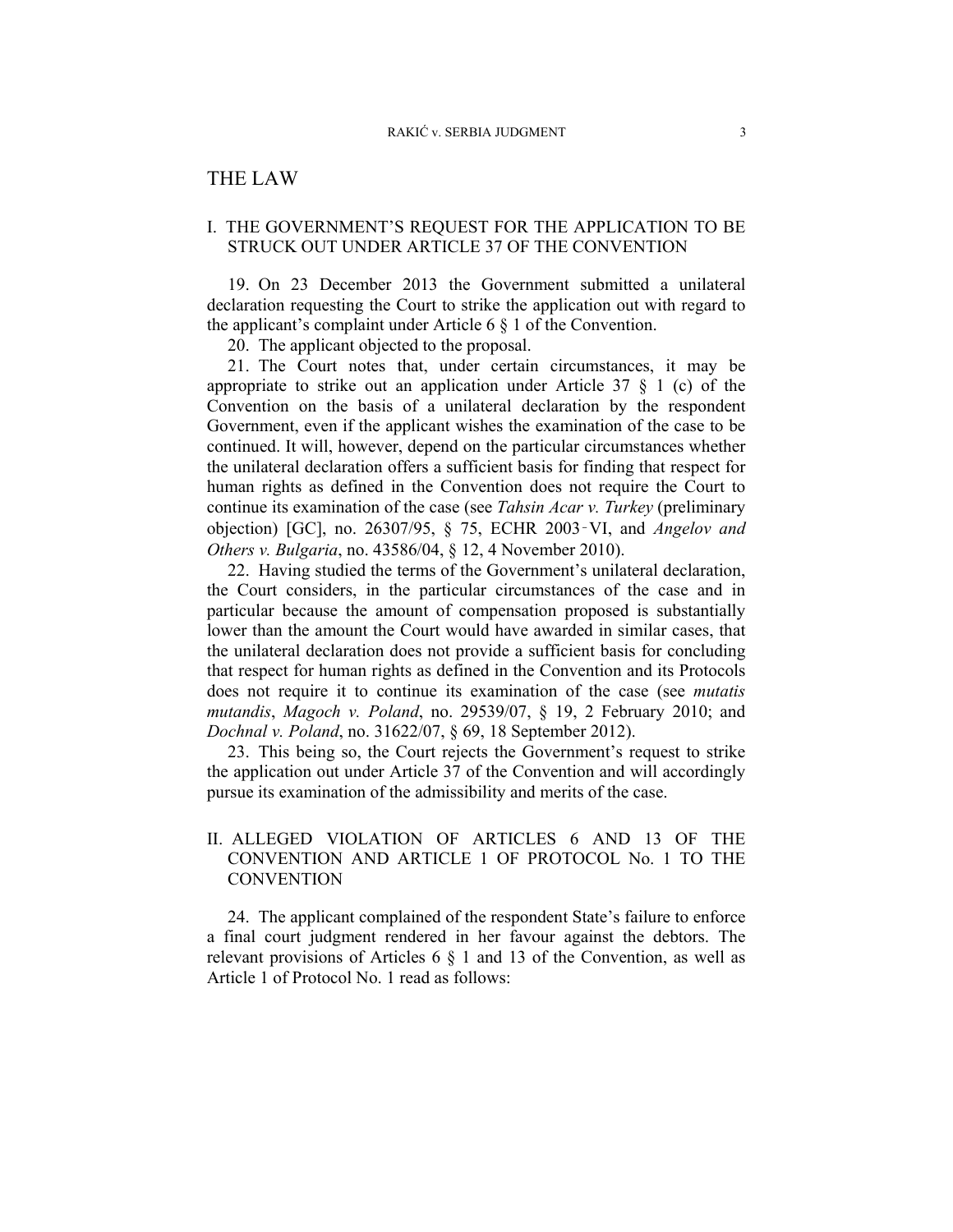### **Article 6 § 1**

"In the determination of his civil rights and obligations ..., everyone is entitled to a fair and public hearing within a reasonable time by an independent and impartial tribunal established by law."

#### **Article 1 of Protocol No. 1**

"Every natural or legal person is entitled to the peaceful enjoyment of his possessions. No one shall be deprived of his possessions except in the public interest and subject to the conditions provided for by law and by the general principles of international law.

The preceding provisions shall not, however, in any way impair the right of a State to enforce such laws as it deems necessary to control the use of property in accordance with the general interest or to secure the payment of taxes or other contributions or penalties."

#### **Article 13**

"Everyone whose rights and freedoms as set forth in [the] Convention are violated shall have an effective remedy before a national authority notwithstanding that the violation has been committed by persons acting in an official capacity."

### **A. Admissibility**

25. The Court notes that the application is not manifestly ill-founded within the meaning of Article 35  $\S$  3 (a) of the Convention. It further notes that it is not inadmissible on any other grounds. It must therefore be declared admissible.

### **B. Merits**

26. The Government argued that the enforcement proceedings were conducted with due diligence. In their view, the delays were attributable primarily to the applicant who had failed to abide by the orders of the enforcement court and to choose more favourable means of enforcement.

27. The applicant disagreed.

28. The Court reiterates that, in principle, when an applicant, such as the present one, obtains a final judgment against a State-controlled entity, he or she is only required to file a request for the enforcement of that judgment to the competent court or, in case of liquidation or insolvency proceedings against the debtor, to report his or her claims to the administration of the debtor (see *Lolić v. Serbia*, no. 44095/06, § 26, 22 October 2013; and *Nikolić-Krstić v. Serbia*, no. 54195/07, § 29, 14 October 2014). It is observed that the present applicant sought enforcement of the judgment in issue on 28 December 2009 and that the enforcement order became final on 13 December 2013. While it is true that on several occasions the enforcement court requested the applicant to submit some additional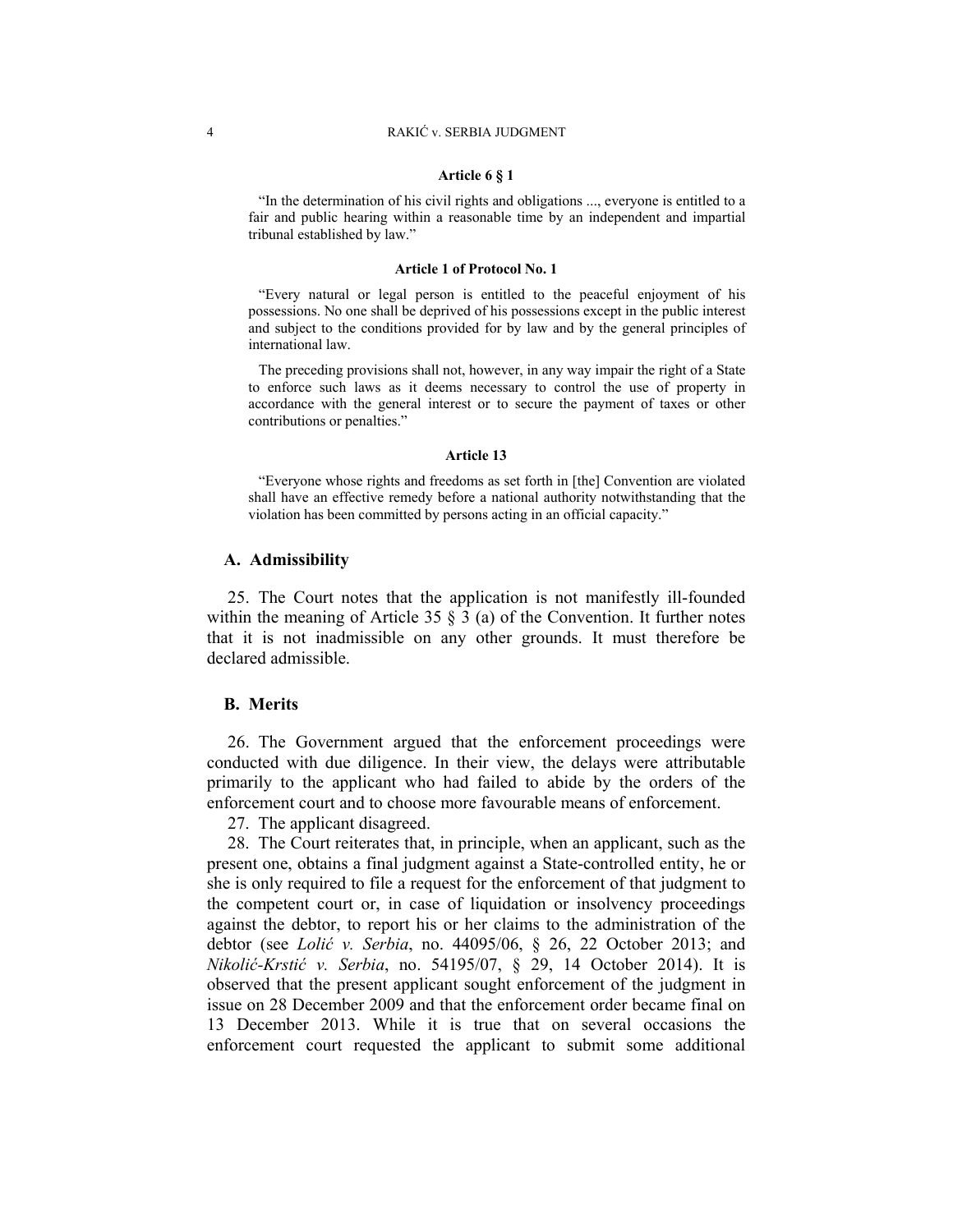information, the applicant complied each time without delay. Nevertheless, the judgment in issue remained unenforced to the present day.

29. The Court observes that it has frequently found violations of Article 6 of the Convention and/or Article 1 of Protocol No. 1 to the Convention in cases raising issues similar to those raised in the present case (see *R. Kačapor and Others*, cited above, §§ 115-116 and § 120; *Marčić and Others v. Serbia,* no. 17556/05, § 60, 30 October 2007*; Rašković and Milunović v. Serbia,* nos. 1789/07 and 28058/07, § 74 and § 79, 31 May 2011; and *Adamović*, cited above, § 41).

30. Having examined all the material submitted to it, the Court considers that the Government have not put forward any fact or convincing argument capable of persuading it to reach a different conclusion in the present case. There has, accordingly, been a violation of Article 6 § 1 of the Convention and Article 1 of Protocol No. 1.

31. Having reached this conclusion, the Court does not find it necessary to examine essentially the same complaint under Article 13 of the Convention (see *mutatis mutandis*, *Kin-Stib and Majkić v. Serbia*, no. 12312/05, § 90, 20 April 2010).

### III. APPLICATION OF ARTICLE 41 OF THE CONVENTION

### 32. Article 41 of the Convention provides:

"If the Court finds that there has been a violation of the Convention or the Protocols thereto, and if the internal law of the High Contracting Party concerned allows only partial reparation to be made, the Court shall, if necessary, afford just satisfaction to the injured party."

# **A. Damage, costs and expenses**

33. The applicant requested that the State be ordered to pay, from its own funds, the sums awarded by the final court judgment rendered in her favour on 6 November 2008, as amended on 5 March 2009, 5,500 euros (EUR) in respect of non-pecuniary damage, EUR 1,550 on account of the legal costs for pursuing various domestic proceedings concerning the enforcement, and EUR 660 for the legal costs incurred before the Court.

34. The Government considered the claims excessive and unjustified.

35. Having regard to the violations found in the present case and its own case-law (*R. Kačapor and Others,* §§ 123-26, and *Crnišanin and Others*, § 139, both cited above), the Court finds that the Government should pay the applicant the sums awarded in the court judgment rendered in her favour on 6 November 2008, as amended on 5 March 2009, as well as the established costs of the enforcement proceedings, less any amounts which may have already been paid in this regard.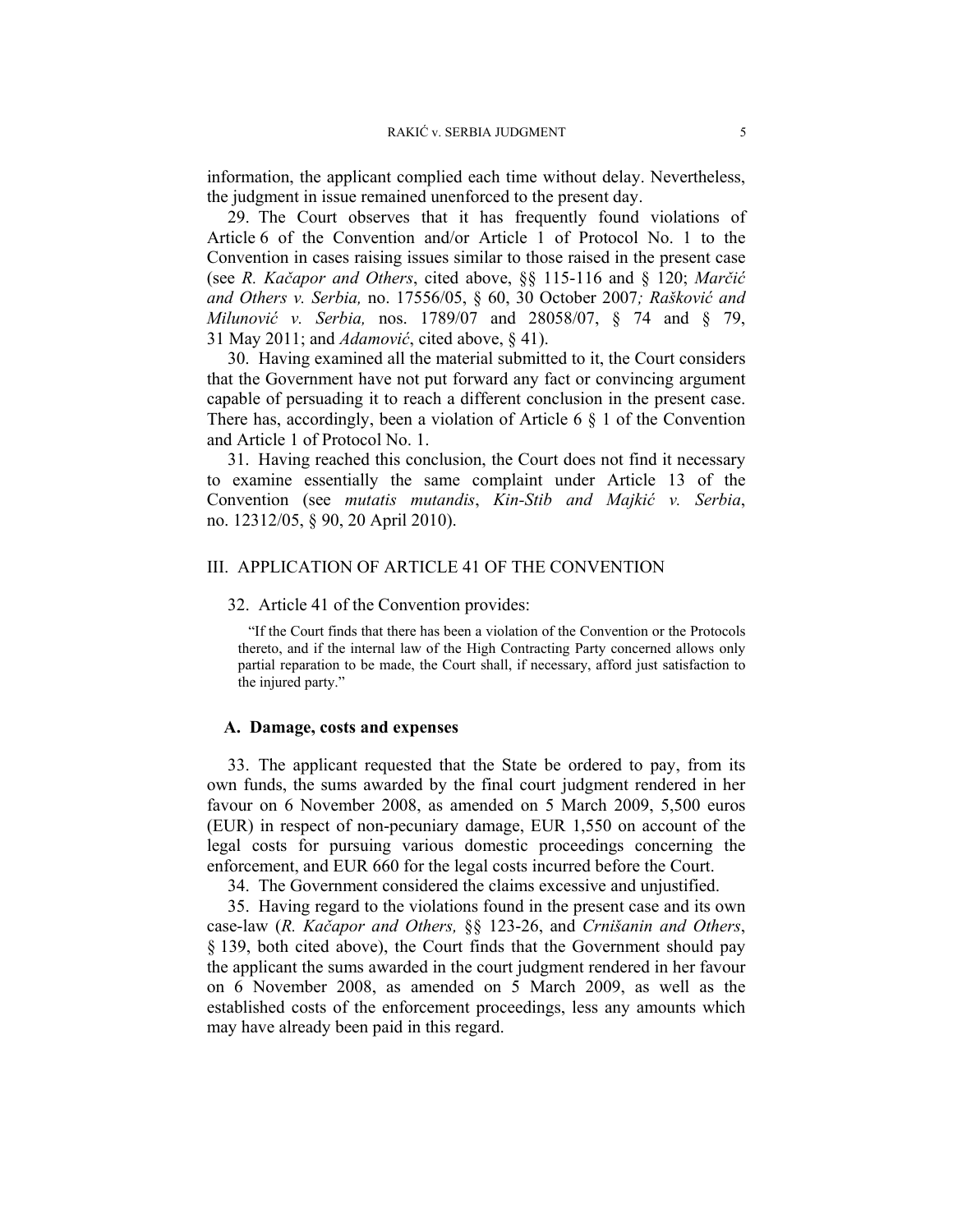36. Furthermore, the Court considers that the applicant sustained some non-pecuniary loss arising from the breaches of the Convention found in this case. The particular amount claimed, however, is excessive. Having regard to its case-law (see *Stošić v. Serbia*, no. 64931/10, §§ 66 and 67, 1 October 2013), the Court awards EUR 2,000 to the applicant. This sum is to cover non-pecuniary damage, as well as costs and expenses.

# **B. Default interest**

37. The Court considers it appropriate that the default interest rate should be based on the marginal lending rate of the European Central Bank, to which should be added three percentage points.

# FOR THESE REASONS, THE COURT, UNANIMOUSLY,

- 1. *Rejects* the Government's unilateral declaration and their request to strike the application out of the Court's list of cases;
- 2. *Declares* the application admissible;
- 3. *Holds* that there has been a violation of Article 6 of the Convention and of Article 1 of Protocol No. 1 to the Convention;
- 4. *Holds* that there is no need to examine the complaint under Article 13 of the Convention;
- 5. *Holds*

(a) that the respondent State is to pay to the applicant, within three months, the sums awarded in the final domestic judgment rendered in her favour on 6 November 2008, as amended on 5 March 2009, as well as the established costs of the enforcement proceedings, less any amounts which may have already been paid on this basis;

(b) that the respondent State is to pay to the applicant, within the same period, EUR 2,000 (two thousand euros) in respect of non-pecuniary damage, costs and expenses, plus any tax that may be chargeable on this amount, which is to be converted into the currency of the respondent State at the rate applicable at the date of settlement;

(c) that from the expiry of the above-mentioned three months until settlement simple interest shall be payable on the above amount at a rate equal to the marginal lending rate of the European Central Bank during the default period plus three percentage points;